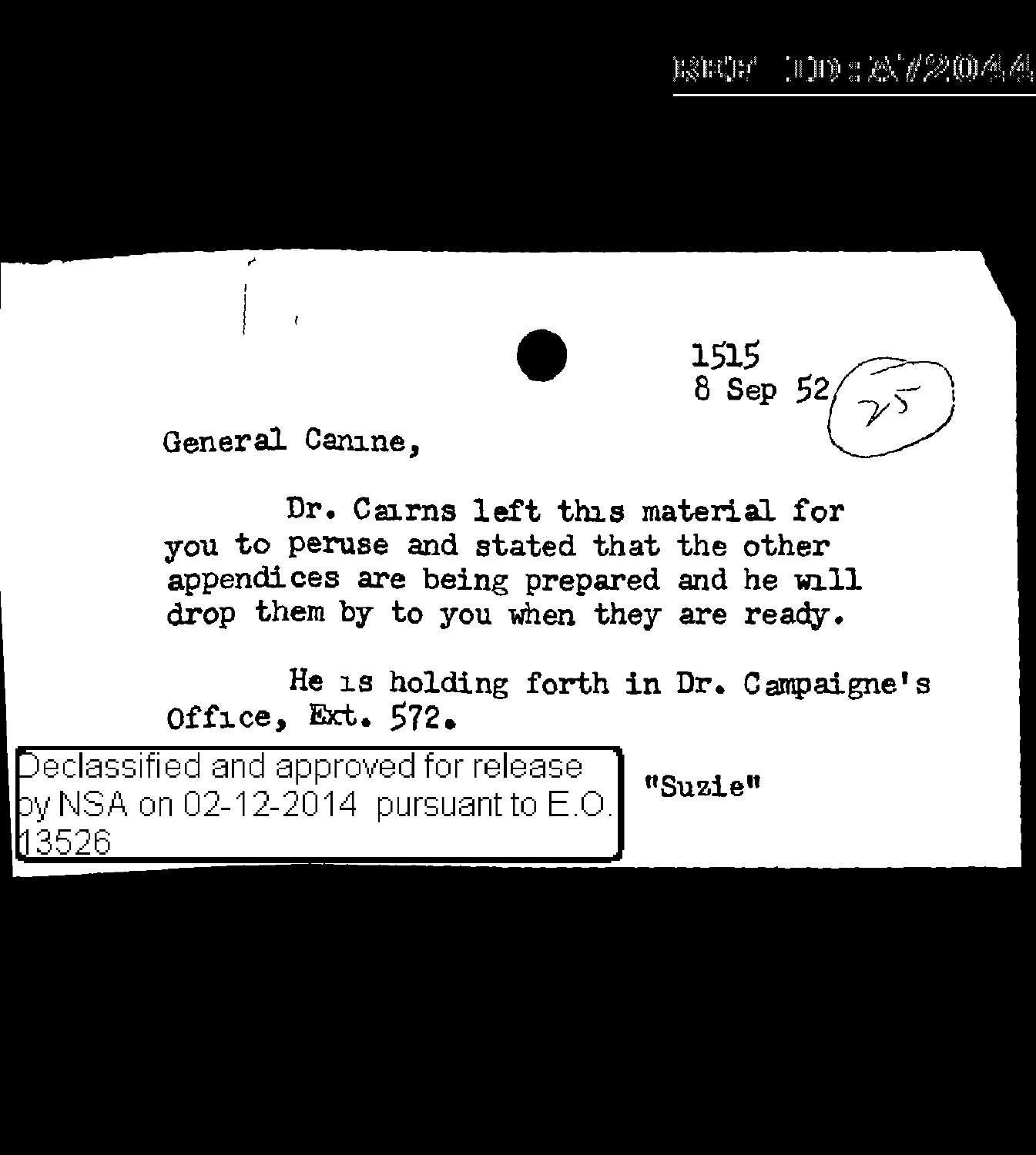



ц.

Report on SCAMP

to the

Director

of the

Armed Forces Security Agency

Submitted by

Stewart s. Cairns

8 September 1952

CONFIDBNTIAL

 $\prime$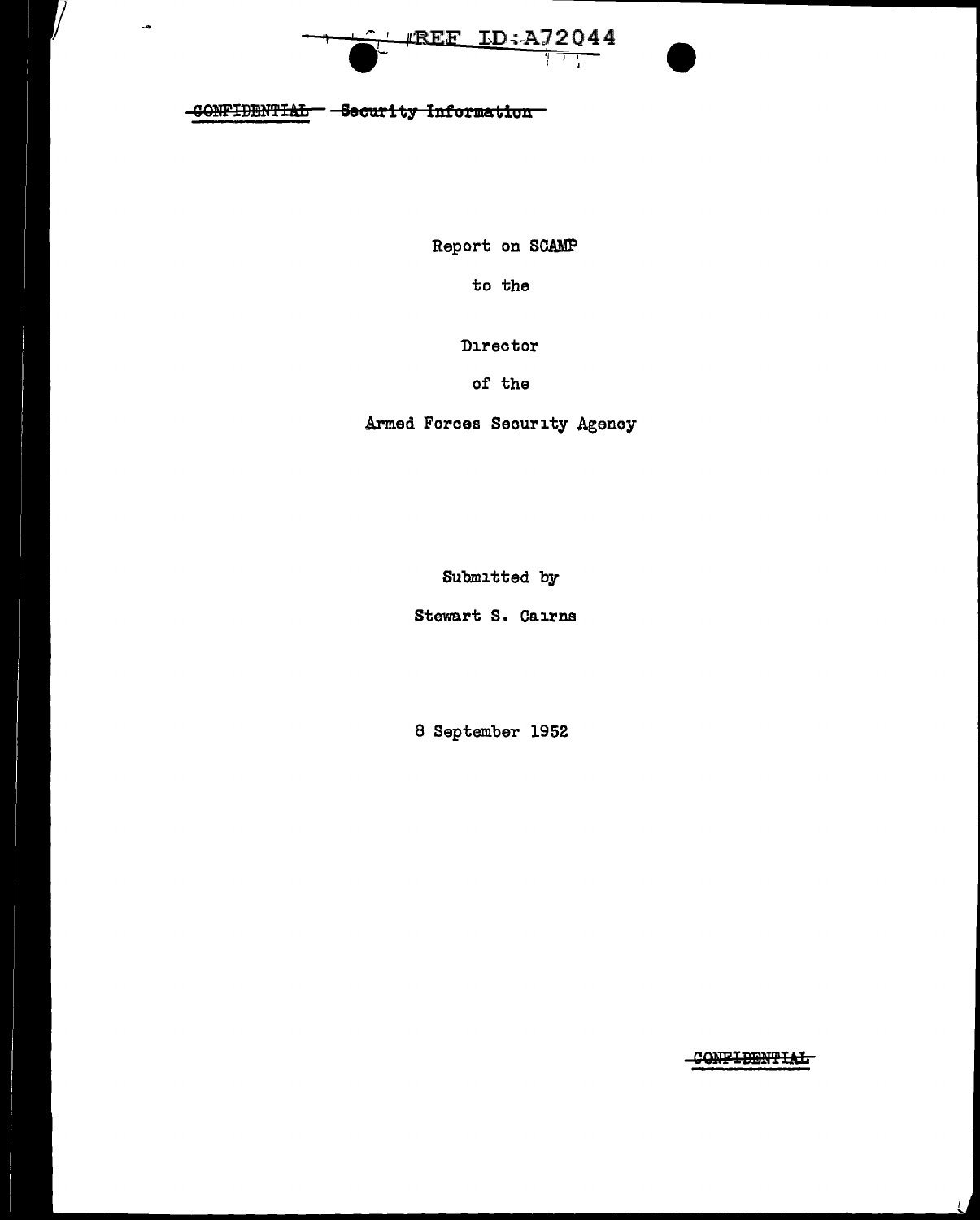$\bar{\chi}$ 

Report on SCAMP

## TABLE OF CONTENTS

# **Section**

# Title

|     | Introduction, origins of the symposium        |
|-----|-----------------------------------------------|
| 2.  | The scientific work of the symposium          |
| -3. | Administrative work                           |
| -4. | Suggestions regarding possible future efforts |

# Appendices

| I.            | List of participants                                 |
|---------------|------------------------------------------------------|
| II.           | List of seminar meetings                             |
| III.          | List of conferences                                  |
| IV.           | List of other reports                                |
| $V_{\bullet}$ | Computations attacked                                |
| VI.           | Reproduced seminar reports                           |
| VII.          | Reproduced conference reports                        |
| VIII.         | Other reproduced reports                             |
| IX.           | Budgetary material                                   |
| X.            | Suggestions from SCAMP members regarding future work |
| х.            | Miscellaneous selected correspondence                |

## CONFIDENTIAL

 $\pmb{\varphi}$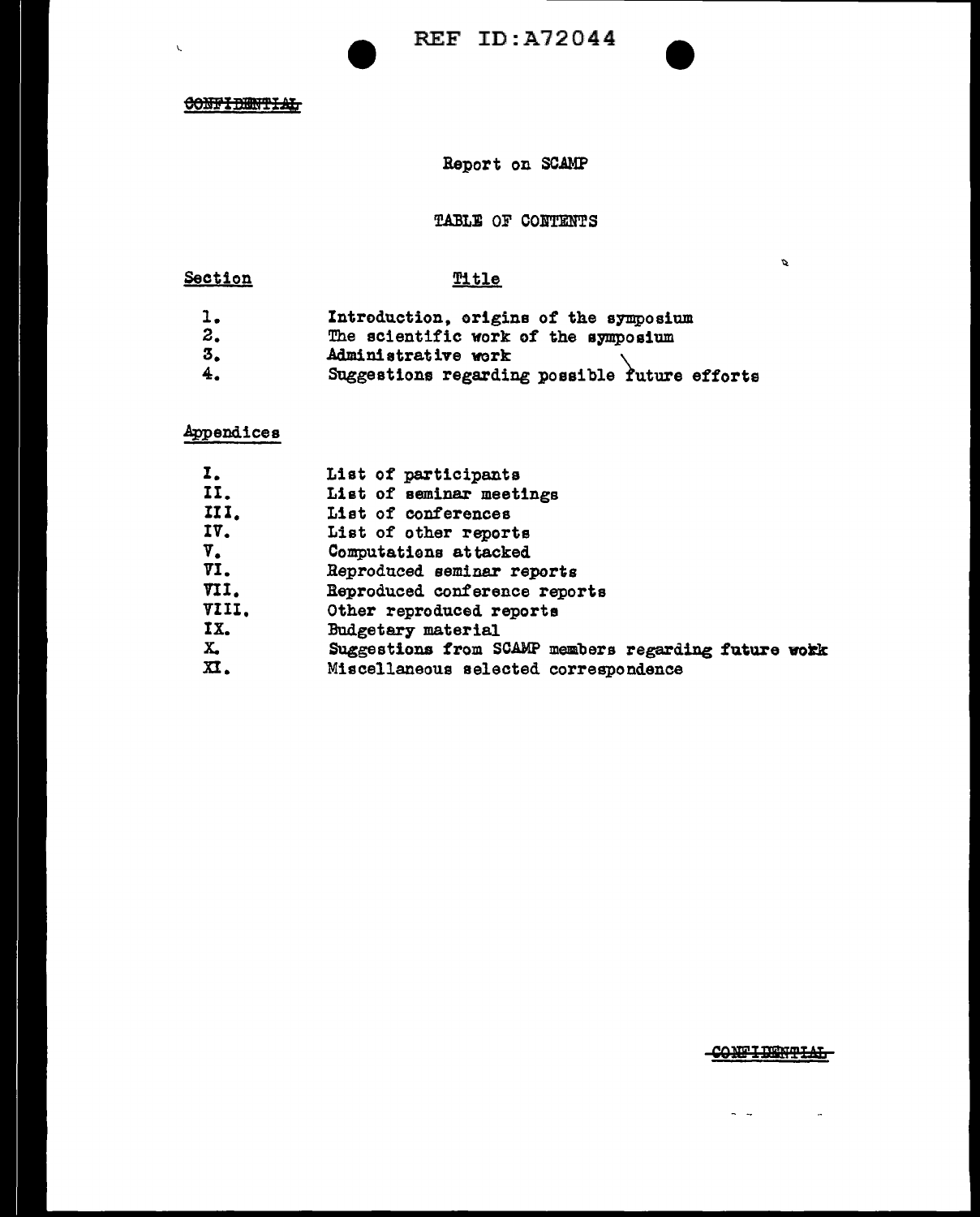REF ID:A72044

~··-~~, **.. \_\_\_\_\_\_\_\_** -\_.\_.~I--~~~.;\_:,\_~--

 $\cdot$   $\mathbb{C}$  .

CONFIDENTIAL

#### Report on SCAMP

## 1. Introduction

The summer symposium to which the name SCAMP was finally attached grew from discussions in SCAG. The initial proposals leading to SCAMP were made in 1951 by c. B. Tompkins in his role as a member of SCAG. Originally, a continuing project was intended. However, after various discussions, it was decided to conduct a swmner symposium and, on the basis of experience therewith, to consider the desirability of later efforts. This decision was reached in March 1952, with the result that only about three months were available for the preliminaries to the symposium. Among the proposals by Tompkins was the use of the primarily mathematical part of SCAG; referred to as SCAM (Special Committee Advising in Mathematics), in an advisory capacity. The code name SCAMP was created in AFSA by adding the letter P to SCAM.

No fixed objectives were officially adopted for the symposium. A set of proposed objectives was contained in a document "Notes on a proposed research project and symposium" by Tompkins, 18 March 1952, subsequent to an agreement by the writer to serve as leader of the symposium, and these proposed objectives proved useful in preparing for and conducting the symposium. (The **\*Notes\*** are in Appendix XI.)

Because of the lateness \_of the decision to conduct the symposium, difficulties were encountered in the recruitment of personnel. Many desirable participants had previous commitments, and the time was too

<del>JONPIDBNTIAL</del>

 $\mathbb{P}^{(n+1)}$  .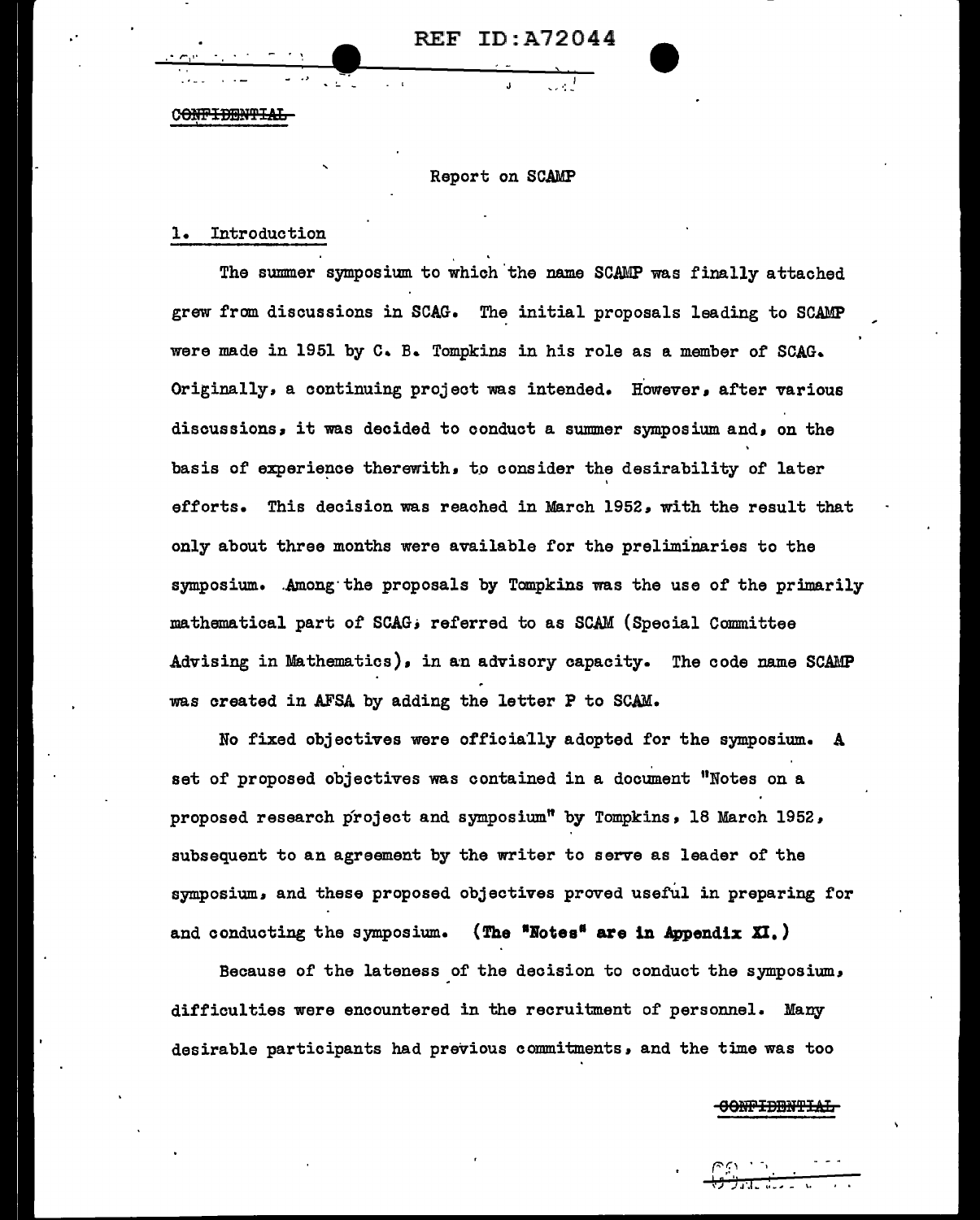## 00NP<del>IDENTIAL</del>

, .

short for the normal clearance procedures. This led to the use largely of personnel for whom evidence-of clearability existed and also to'the conduct of the symposium largely on a confidential level, though a higher security level would have been advantageous. (See Appendix for list of participants.)

Through the cooperation of members of the staff of the Institute for Numerical Analysis in Los Angeles and of the University of California at Los Angeles, adequate office space was provided and provisions made for the necessary office supplies and equipment.

The symposium benefited in a number of ways from being located on the UCLA campus and associated with the Institute for Numerical Analysis of the National Bureau of Standards. A minor, but not inconsiderable, advantage was the comparative freedom from excessive summer heat, as a result of which more effective work can be accomplished there than in most parts of the country. Scientifically, SCAMP benefited by the availability of the computing equipment (SWAC and IBM) at the INA and by the proximity of mathematicians connected, at least for the summer, with UCLA', the INA and the Rand Corporation. This latter advantage extended beyond the pleasure and the general stimulation of associating with colleagues. Since one of the principal~problems of the symposium was unclassified and of general mathematical interest, SCAMP sponsored a seminar on the subject (finite projective planes) and also a shorter seminar on mechanical aids to computation. Various mathematicians *of*  the groups listed above not only attended the seminar meetings and

- 2 -

<del>CONFIDENTIA</del>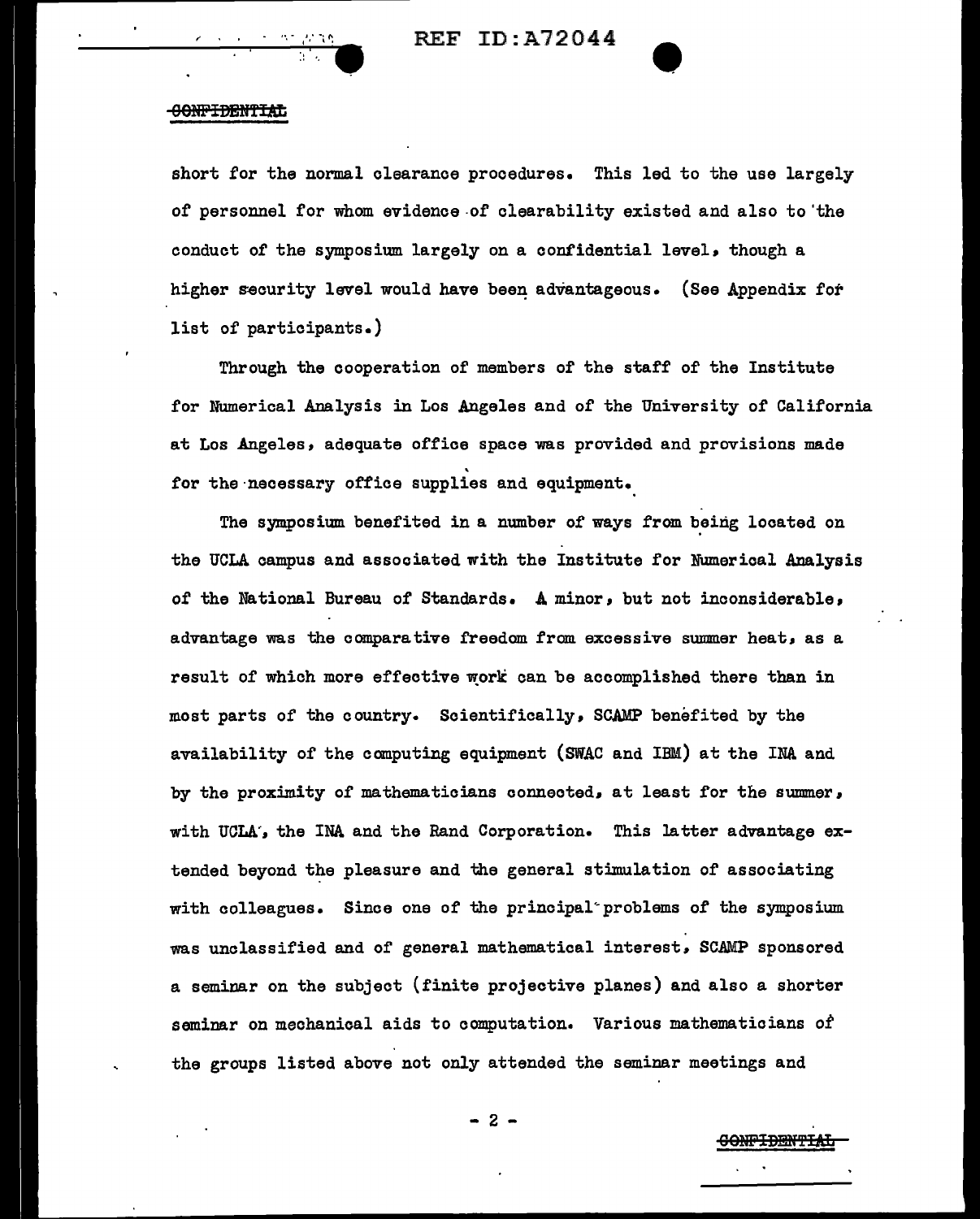

participated in discussions, but also took part as invited speakers. One such speaker, Assistant Professor Lowell J. Paige of UCLA, later became a member *of* SCAMP for threeweeks. Conversely, a number of lectures sponsored by the INA and the Rand Corporation had a direct bearing on the interests of SCAMP and were attended with profit by various participants. Particularly valuable were (1) a series of talks at the INA on programming for computers, and (2) lectures by John von Neumann and Tjalling Koopmans at Rand on the so-called "assignment problem", whose formulation in terms of matrices is very closely related to one of the mathematical problems most significant to AFSA.

## 2. The Scientific Work of the Symposium

The choice of the problems to which SCAMP devoted most of its effort was determined partly by the need for maintaining a low level of classification and partly, as the work progressed, by the interests $o$ of the participants. Prior to the opening of the symposium, a number of problems were suggested and discussed with AFSA personnel. In order to avoid a scattering of efforts over a variety of special questions and to enhance the likelihood of useful contributions, attention was concentrated on introducing and studying

- a. Combinatorial problems with possible numerical. solutions involving permutations,
- b. Computational schemes leading to emaustive attacks on such problems,

- 3 -

### <del>CONFIDENTIAL</del>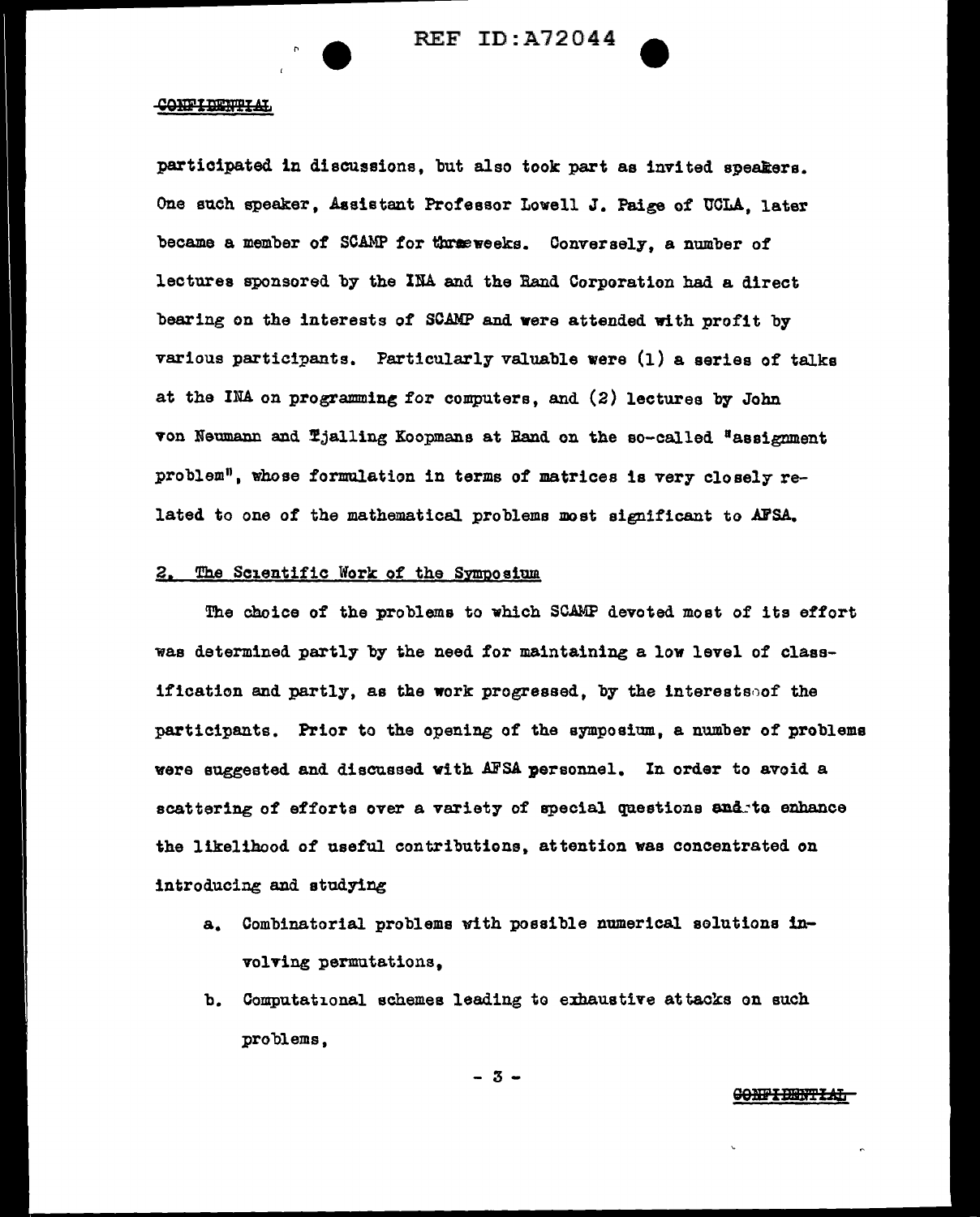c. Methods of attack involving the imbedding of such problems in a continuous space and the study *ot* appropriate functions defined over the convex hull of the discrete set of potential solutions.

For a number of reasons, these general subjects were specialized to the question of the existence of finite projective planes of various orders. The participants devoted most of their efforts to items a. and b., on which definite progress was made. Promising approaches exist to the attacks in continuous spaces, and it is to be hoped that later efforts ' will involve their further development.

The study of finite projective planes leads to general questions invalving permutations. Since every permutation can be realized as a cross-wired rotor, and since every cross-wired rotor yields a permutation, some fairly direct connections between AFSA's problems and those encountered in studying finite projective planes may be expected. These are outlined in the paper "Problems related to finite Geometries", Conference No. 18, Appendix  $\overline{\text{N}}$ tibut in summary it might be pointed out that

- (1) The construction of a hitherto unknown finite projective plane way alght lead to an example from which new and valuable knowledge of permutations could be gleaned;
	- $(2)$  The problem of studying finite projective planes supports exhaustive attacks on SWAO which are very likely- to carry over to .AFSA applications.

 $-4$ 

### **CONFIDENTIAL**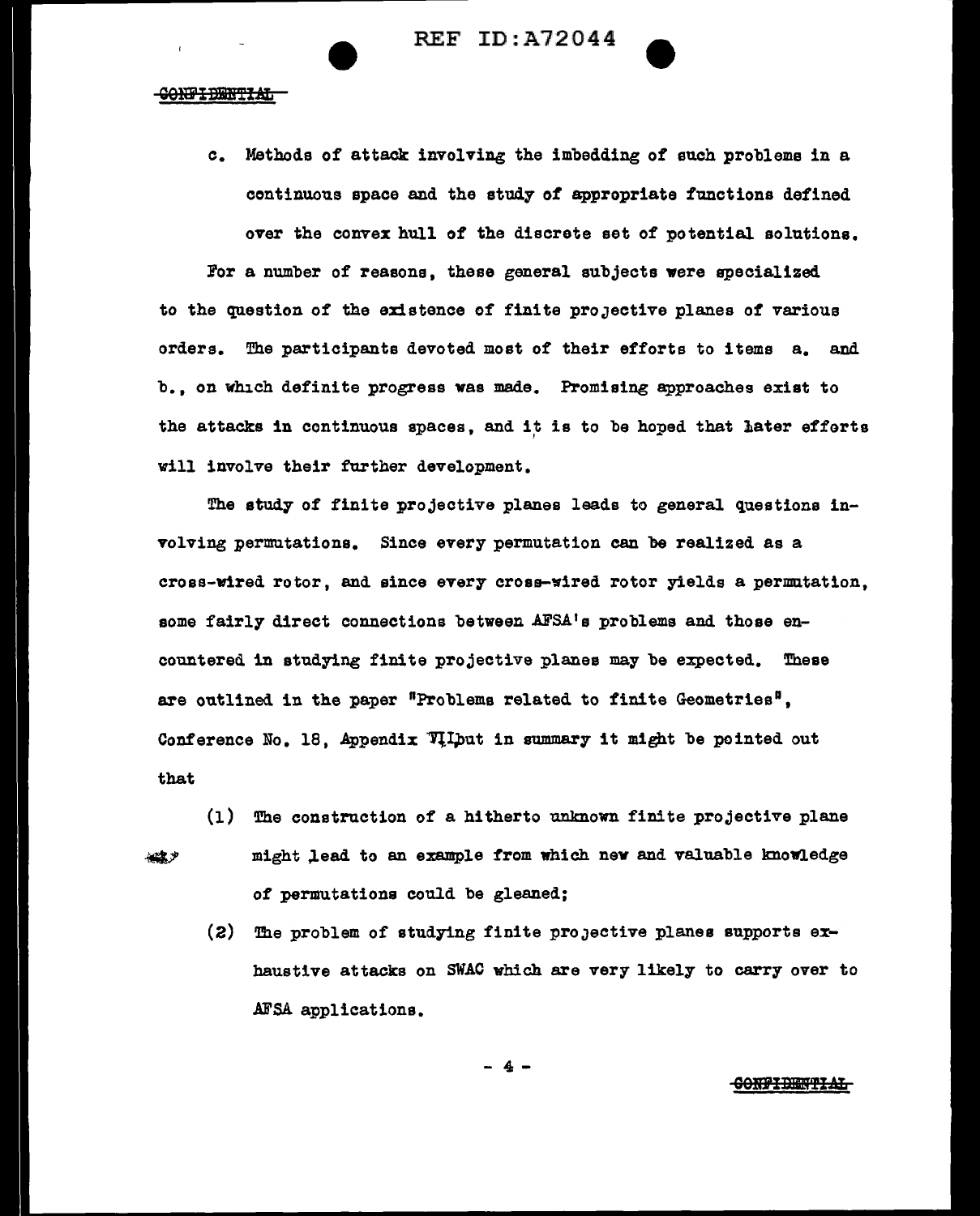In addition, it is true that finite projective planes have long been of general mathematical. interest, and research articles are currently being published concerning them. Hence it was possible to conduct open seminars (see Appendix for list) in connection with SCAMP, thus strengthening our ties with the considerable group of mathematicians in the Los .Angeles area during the summer, and stimulating their interest in a pure mathematical problem whose solution would be of practical value to AFSA.

Another short seminar (four meetings) and several conferences were devoted to the capabilities of various computing devices, especially with reference to the problems mentioned above. The talks given at these meetings were not reproduced, since the existing literature covers their eubJect matter.

Supplementing the open seminars was a series of conference (see Appendix III for list), some of them classified and all of them confined to SCAMP participants.

With few exceptions, the speakers at seminar meetings and at conferences wrote up their material, which was reproduced for later use. Copies of the resulting papers are in the appendices, as are a number of other SC.AMP reports written by the participants. The papers resulting from the seminar on finite projective planes were reproduced in sufficient quantities to permit some distribution by the Institute for NumericeJ. .Analysis, as well as within AFSA and smong members of SCAMP. The remaining papers were not made available to the INA but were entirely reserved

- 5 -

**CONFIDENTIAT**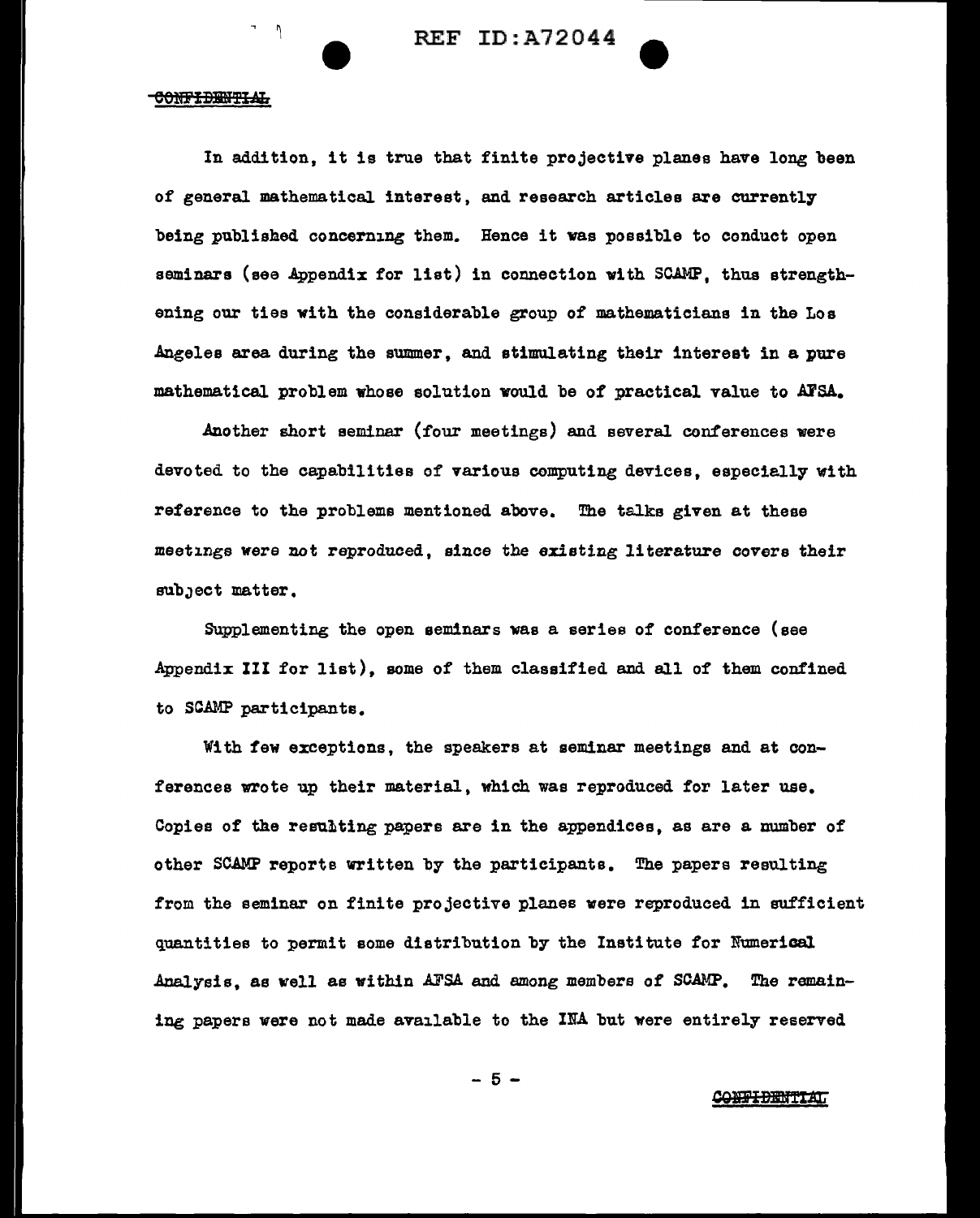for AFSA and SCAMP uses.

----------------------- -

The purposes of the conferences were (l) to present introductory material indicating, within security limitations, the general area of the sponsor's interests  $(2)$  to suggest mathematical problems appropriate to SCAMP and (3) to discuss results and methods. Conference topics included depths, weights and factors, measures of roughness, information theory, and permutation problems. (See Appendix  $\mathbf{Y}$ )

Research was pursued on both an individual and a collaborative basis. The spirit of teamwork was strong, and the participants from AFSA furnished valuable assistance in directing the other members along useful lines.

.Among the results obtained, the following may be mentioned as samples. They are mere samples, and their listing here should not be taken to imply that they are considered more significant than other results which might have been listed.

- (1) In a paper by Paige and Wexler (Appendix VI, No. 2) new light was thrown on methods for passing back and forth between an incidence matrix of a finite projective plane and a corresponding set of mutually orthogonal latin squares.
- $(2)$  Certain rational matrices associated with finite projective planes were developed and presented in a seminar talk by Albert, who plans, if approval is granted, to publish the results in a research journal.
- (3) Dr. Ward concentrated his efforts on computationaJ. procedures. Ee developed and successfully tried out a *SWM* program of a

## $- 6 -$

### <del>CONTIUNTIAL</del>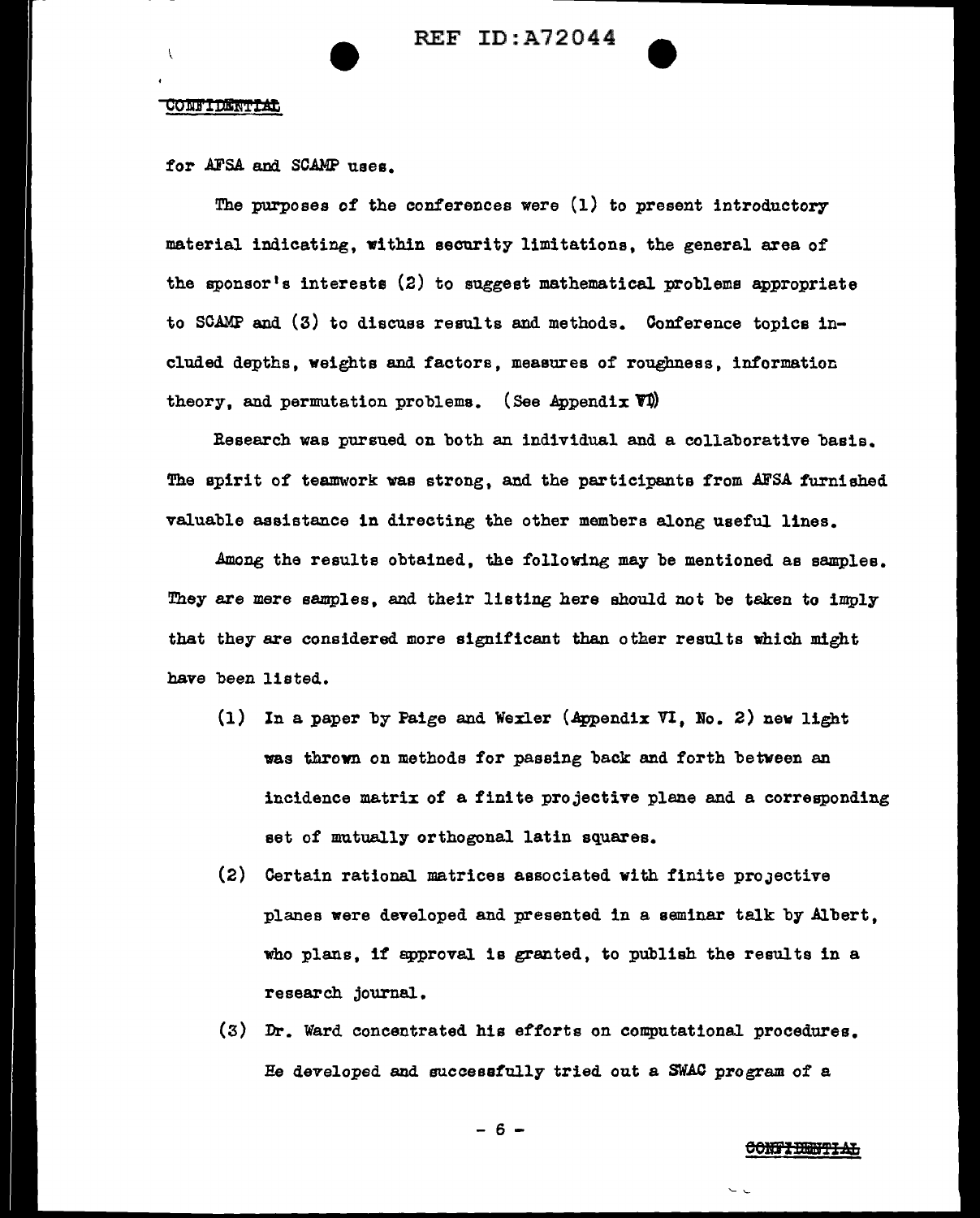REF ID: A72044

## **CONFIDENTIAL**

search for so-called <sup>@</sup>magic sets" or "transversals" in a latin square. of order 10, also for a test to see whether such a square contains magic sets so related as to assure the existence of an orthogonal mate. This latter is a necessary, but not sufficient, condition for the existence of a finite projective plane of order 10. The methods can be used through order 12 on SWAC. (Report to be added to .Appendix VI).

- (4) Dr. Tompkins, besides stimulating and advising other members on a variety of problems, obtained on SWAC a difference set of 513 numbers connected with a finite projective plane of order 512. In connection therewith, he programmed a search for a certain class of irreducible polynomials. (Appendix VI, Nos. 14, 15).
- $(5)$  A brief method was presented by Botts for demonstrating the non-existence of five mutually orthogonal 6 x 6 latin squares, hence the non-existence of a projective geometry of order 6. While the result was known, the method is new and may lead to successful attacks on unknown cases. (Report to be added to Appendix  $VI$ ).
- $(6)$  A theorem was proved by Hanson on the number of permutations associated with a given difference set. (Report to be added to Appendix  $VI$ ).

Various promising attacks on problems were initiated but left

- 7 -

CONFIDENTIAL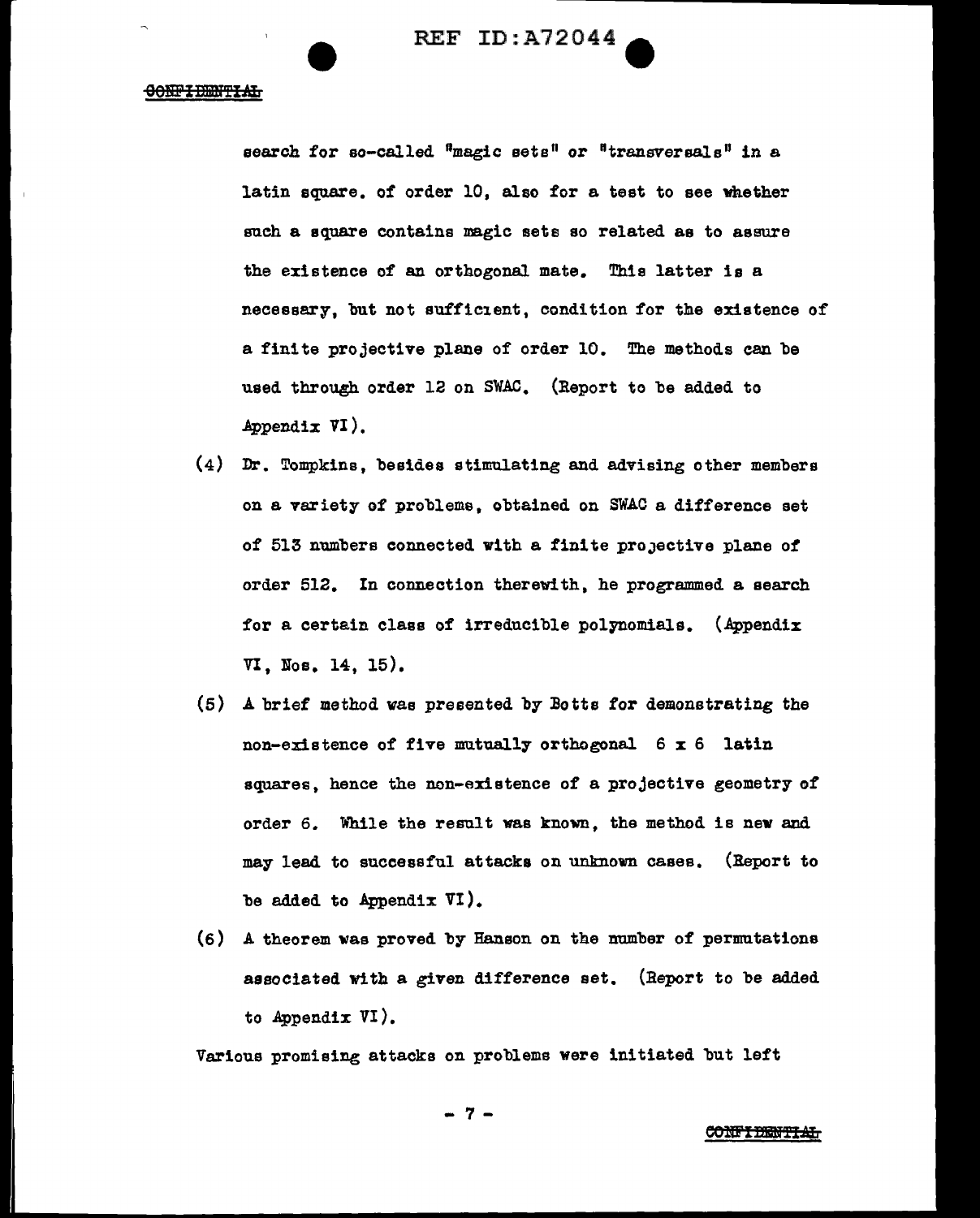incomplete at the end of the symposium. Among these may be mentioned a collaborative approach by D. W. Hall end G. A. Hedlund to the problem of the existence of a finite projective plane of order 10. Furthermore, the results listed above are mere stages on the way toward larger problems and thus also represent incomplete attacks. In addition, members of SC.AMP proposed, for possible future consideration, several problems related to those on which actual work was performed.

The valuable work of the participants from AFSA is not individually recorded in this report, since it would be difficult to do so without seeming to make comparisons among them. Much of their contributions took the form of oral disquasions and of direct assistance to the other members of SCAMP, who are relatively unfamiliar with the problems of AFSA.

## 3. Administrative work.

As indicated in Section 1 above. SCAMP was brought into being with little time for advance planning. The writer, as chairman, assumed responsibility for almost all phases of the arrangements: (1) administration of funds (2) recruitment of personnel (3) scheduling of conferences and seminars (4) general supervision of research activities, and of the reproduction of reports. These duties might well have been divided among a number of people. The important matter of arranging for office space and equipment was handled with the aid of  $C$ . B. Tompkins, who was in the Los Angeles area in advance of the symposium, and with the cooperation of staff members of INA and UCLA.

 $- 8 -$ 

<del>CONTIDENTIAL</del>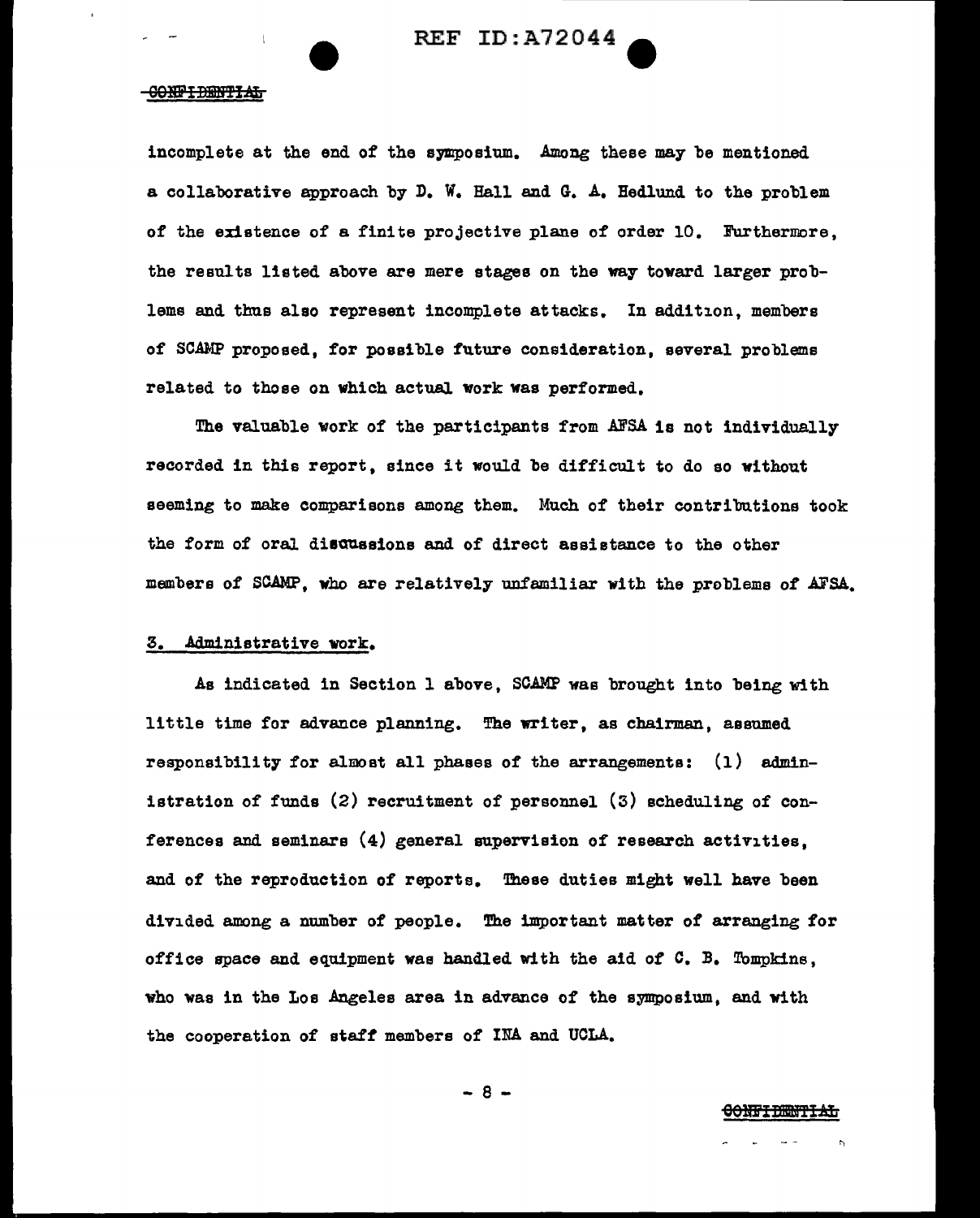I The space occupied by SCAMP consisted of Rooms 323 and 325-329 inclusive in the old Chemistry Building at  $UCLL$ . Room 323 has a capacity of six persons without crovding, as does 325, which is divided into two rooms holding three each. Room 327 is likewise thus divided, with three desks in one part and appropriate space in the other for the safe file. the librarian and the chairman. Rooms 326 and 329 are offices for three each, and Room 328 was used as a conference room. Such space is adequate for a eymposiwn of the size of SCAMP.

The SCAMP budget was set at a lump sum of \$25,000, transferred from AFSA through the ONR to the INA, with assurances of further funds if essential to the success of the undertaking. Roughly speaking, about  $$18,000$  was allocated to salaries, travel expenses and associated overhead, about \$6,000 to computing (SWAC and IBM), and about \$1,000 to office equipment, supplies, telephone charges, and so on. Some computing on SWAC is still in progress, and some other additional expenses are yet to be incurred before the work of SCAMP is completed. In a supplement to this report, a breakdown of actual expenditures as of 15 September will be given. It appears likely that some unexpended funds will remain after that date and might well be used for further computation growing directly out of the work of SCAMP. Appendix IX contains correspondence relating to budgetary matters.

## 4. Proposals for the future

Suggestions for the immediate future were made to the Director of the Armed Forces Security Agency when he visited SCAMP on 14 August and

- 9 -

#### CONFI DENTIAL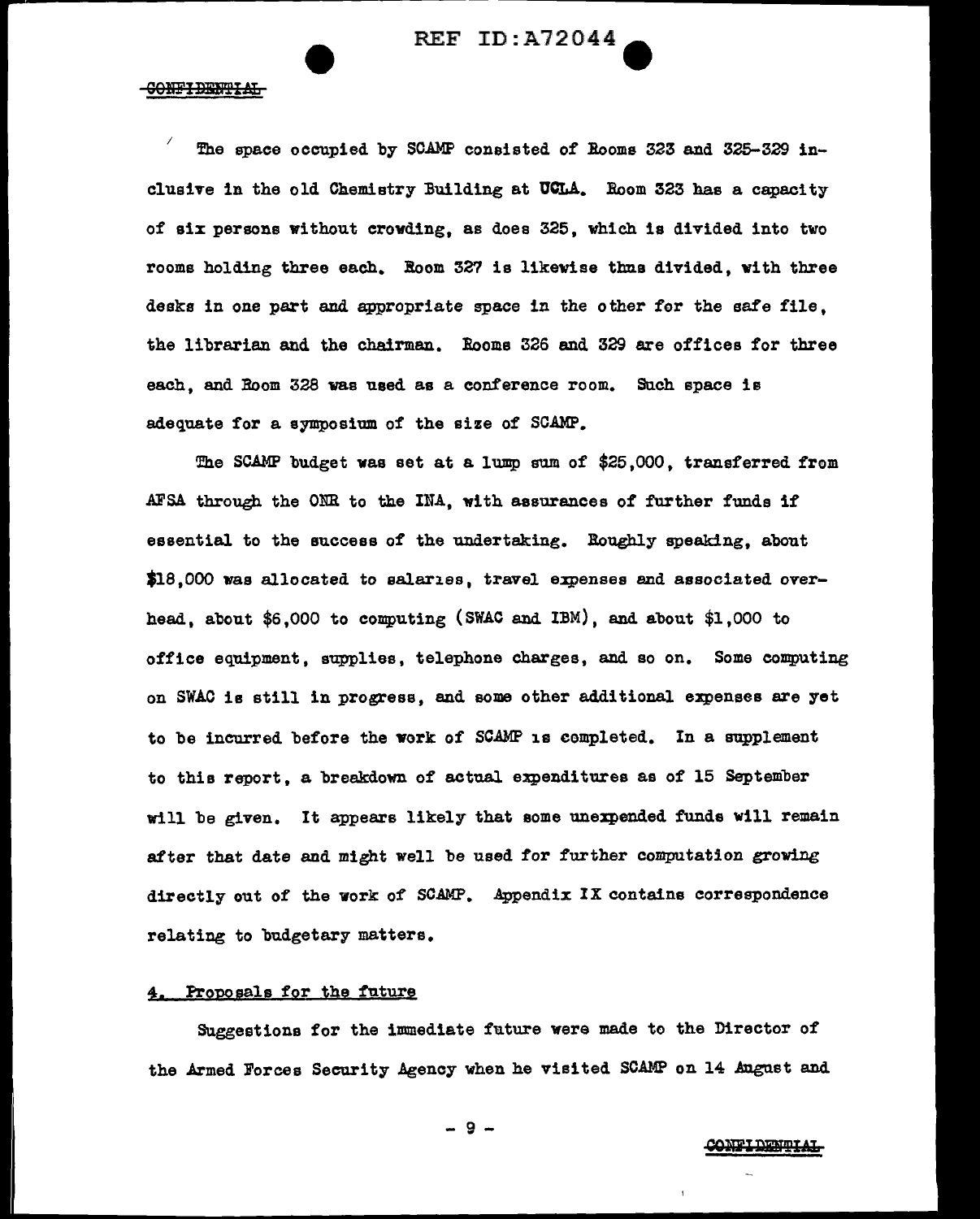conferred with the available SCAG members. s. s. Cairns, B. P. Robertson and  $C.$  B. Tompkins. It was recommended  $(1)$  that AFSA sponsor a second summer symposium similar to SCAMP at the same location in 1953 (2) that there be some work at UCLA on a reduced scale during the academic year 1952-3, to avoid a discontinuity between the two symposiums and  $(3)$  that decisions concerning later efforts be reserved until the work of SCAMP has been suitably evaluated.

The following suggestions, some of them abvious and some resulting from the experience of this year's symposium, may prove helpful in future planning.

- (1) It is of the greatest importance to start as early as practicable on the task of recruiting and clearing personnel, since clearance procedures are notoriously time-consuming and since the most desirable mathematicians are likely to make other commitments for the summer, if not approached early.
- $(2)$  . Although the research program will be partly dictated by the talents and mterests of the participants, there should be an early decision as to general objectives. Reference is made to the following items in Appendix  $XI:$ 
	- (a) "Notes on a proposed research project and symposium". 18 March 1952 by c. B. Tompkins.
	- (b) Letter of 24 June 1952 from Tompkins to D. c. Spencer.

$$
- 10 -
$$

### **CONFIDENTIAL**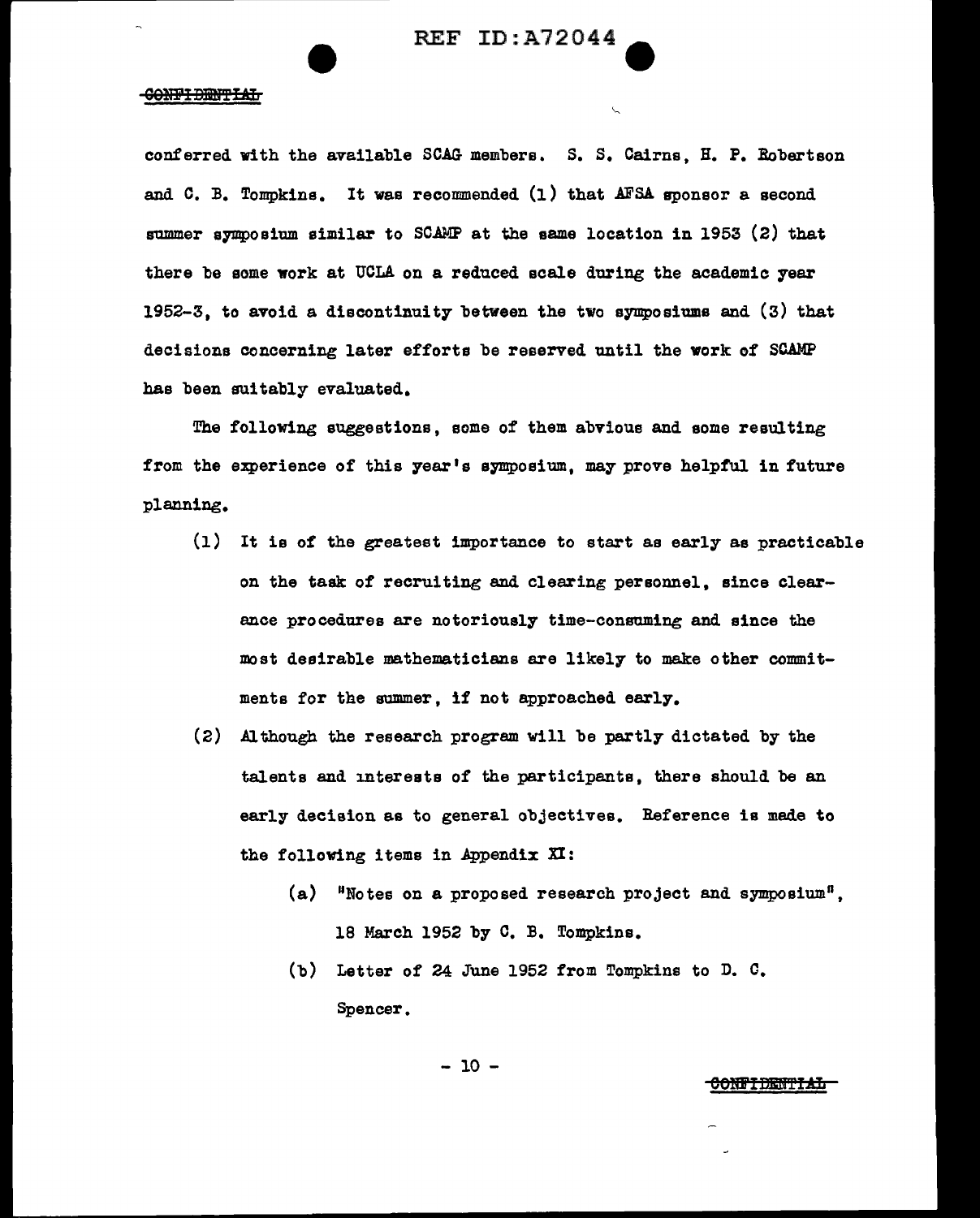REF ID:A72044

**CONTIDENTIAL** 

- (c) Memorandum on "The Objectives of SCAMP" from S. S. Cairns to the members of SCAMP. 16 July 1952. Prospective participants should be informed of the general obJectives in advance and also, insofar as possible, of particular problems proposed for attack.
- (3) It might be well to have both an administrative and a technical chairman. The technical chairman, who might be chosen from the INA or from UCLA, would assume responsibility for financial negotiations with prospective participants and for the provision of suitable working space, office equipment and so on. Some secretarial assistance might be provided by the INA, al though an AFSA librarian is also needed to take care of the classified files, to prepare classified reports and to supervise their reproduction. The technical chairman could concentrate on the research program, including the planning of expository background lectures, presentation of new results and conference discussions devoted to work in progress. He should also have the duty of preparing a final report. If thus freed from the non-research administrative burden, he might have time to do some mathematics himself. This division of duties, or some modification thereof, should make it easier to secure a good technical chairman.
- (4) From the first planning stage on, there might well be an ad- ¥isory committee of fully cleared mathematicians, who would

- 11 -

### **CNIIDENTIAL**